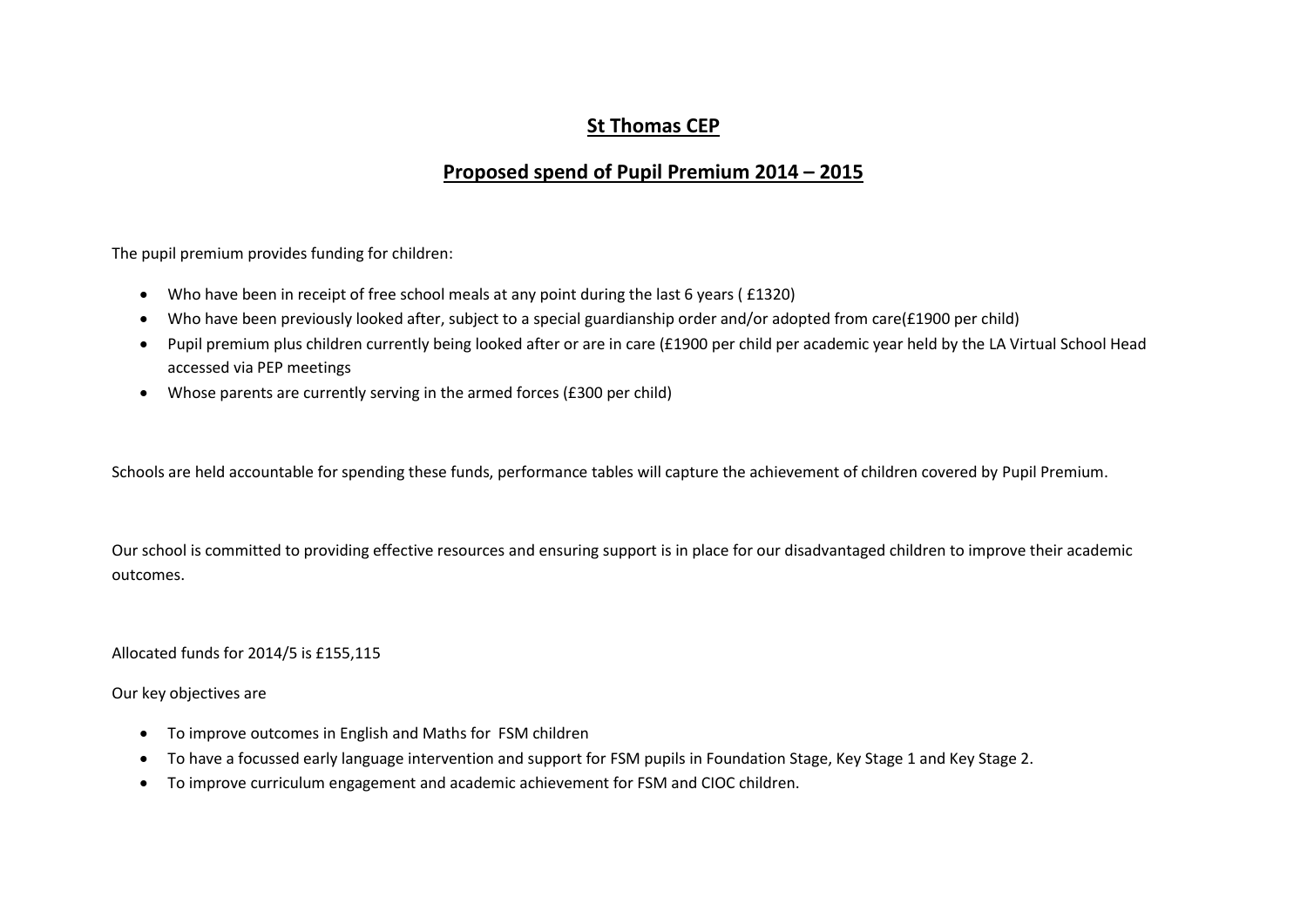## To improve outcomes in English and Maths for FSM children

To deploy additional teachers and teaching assistants to provide small group and 1:1 intervention for FSM/CIOC who are working below year group expectations and or at risk of falling below 100 in standardised scores in English and maths

Rational:

Sutton document 'One-to-one tutoring +5 months moderate impact'

'For pupils eligible for free school meals (FSM) with lower prior attainment, those who received tuition were more likely to achieve a Level 4 at KS2 and make two levels of progress than those who did not receive tuition.

Evaluation of the Making Good Progress Pilot (2010). DCSF Research Report RR184. PricewaterhouseCoopers (PwC) LLP

Success Criteria: A reduction in the attainment gap of FSM and Non FSM across year groups in July 2015 in English and Maths

| Date      | Person responsible         | Monitoring and evaluation           | Cost                          |
|-----------|----------------------------|-------------------------------------|-------------------------------|
| Sept 2014 | $LB - Assessment/Tracking$ | Tracking and monitoring of data for | Easter School £5000           |
|           | CRS-RR and SENCo           | FSM children                        | RR teacher 0.2 £9000          |
|           | $JM - ECC$                 | Entry and exit data analysed for    | ECC teacher 0.5 £17500        |
|           | $LN - AHT$ Maths           | intervention programmes             | Level 2 TAs 75 hours per week |
|           | Class teachers             | Increased target support from TAs   | £33194                        |
|           | CL - Homework Club         | for phonics, reading and maths      | Tracking and monitoring £1000 |
|           |                            | Focussed 'narrowing the gap'        | Homework Club - £2000         |
|           |                            | support including: Reading          |                               |
|           |                            | Recovery, Every Child a Counter,    |                               |
|           |                            | Read Write Inc, Better Reading, Pre |                               |
|           |                            | teaching Vocabulary, inference, 1st |                               |
|           |                            | Class@number, Success at            |                               |
|           |                            | arithmetic, Homework Club           |                               |
|           |                            | Additional Teacher support in       |                               |
|           |                            | Reading Recovery, ECC for children  |                               |
|           |                            | who are currently working below     |                               |
|           |                            | age related expectation             |                               |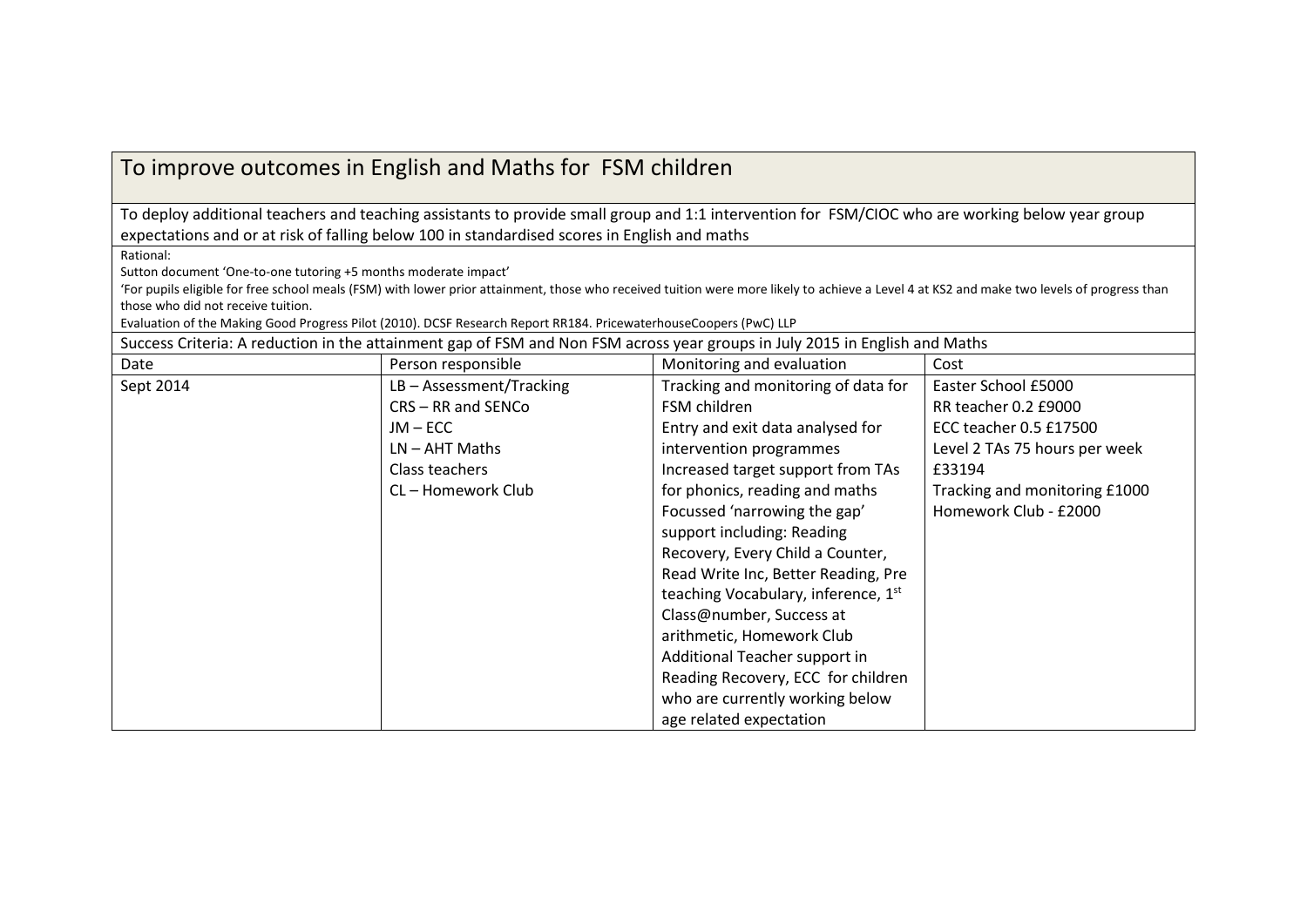| To provide early language intervention and support for PP children in FS and KS1 and to provide oracy support in KS2                                                |                                                                             |                                     |               |  |  |  |
|---------------------------------------------------------------------------------------------------------------------------------------------------------------------|-----------------------------------------------------------------------------|-------------------------------------|---------------|--|--|--|
| through intervention programmes                                                                                                                                     |                                                                             |                                     |               |  |  |  |
|                                                                                                                                                                     |                                                                             |                                     |               |  |  |  |
| To employ a part time Language for life consultant                                                                                                                  |                                                                             |                                     |               |  |  |  |
| Early intervention through access to specialist Level 3 TA in FS (NN)                                                                                               |                                                                             |                                     |               |  |  |  |
| Employment of Level 2 TA to deliver intervention programmes (SH)                                                                                                    |                                                                             |                                     |               |  |  |  |
| Employment of a speech development drama specialist (PS)                                                                                                            |                                                                             |                                     |               |  |  |  |
|                                                                                                                                                                     | Introduction of Speaker of the week and Drama Stars of the week initiatives |                                     |               |  |  |  |
| Primary National Curriculum: Teachers should develop pupils' spoken language, reading, writing and vocabulary as integral aspects of the teaching of every subject. |                                                                             |                                     |               |  |  |  |
| Success Criteria: Language acquisition of PP children in line with national expectations                                                                            |                                                                             |                                     |               |  |  |  |
| Date                                                                                                                                                                | Person responsible                                                          | Monitoring and evaluation           | Cost          |  |  |  |
| Sept 2014                                                                                                                                                           | $PSJ - L$ for L                                                             | Tracking and monitoring of data for | LforL $£6000$ |  |  |  |
|                                                                                                                                                                     | <b>CRS SENCO</b>                                                            | FSM children                        | PS £5000      |  |  |  |
|                                                                                                                                                                     | DW - FS Leader                                                              | Entry and exit data analysed -      | NN £18376     |  |  |  |
|                                                                                                                                                                     | PS - Drama Specialist                                                       | Baseline, BPVS, DLS                 | SH £10000     |  |  |  |
|                                                                                                                                                                     |                                                                             | Focussed 'narrowing the gap'        |               |  |  |  |
|                                                                                                                                                                     |                                                                             | support                             |               |  |  |  |
|                                                                                                                                                                     |                                                                             |                                     |               |  |  |  |
|                                                                                                                                                                     |                                                                             |                                     |               |  |  |  |

To improve curriculum engagement and academic achievement for PP children

Implement subsidies for FSM pupils to allow them to fully access the curriculum and contribute to 'Narrowing the gap'

Identify and provide support for children who have barriers to learning related to delayed behavioural, emotional and social development.

Employment of PWC

Engagement of Familywise service

Success Criteria: A reduction in the attainment gap of FSM and Non FSM across year groups in July 2015

To provide PP children with opportunities to develop their confidence and self esteem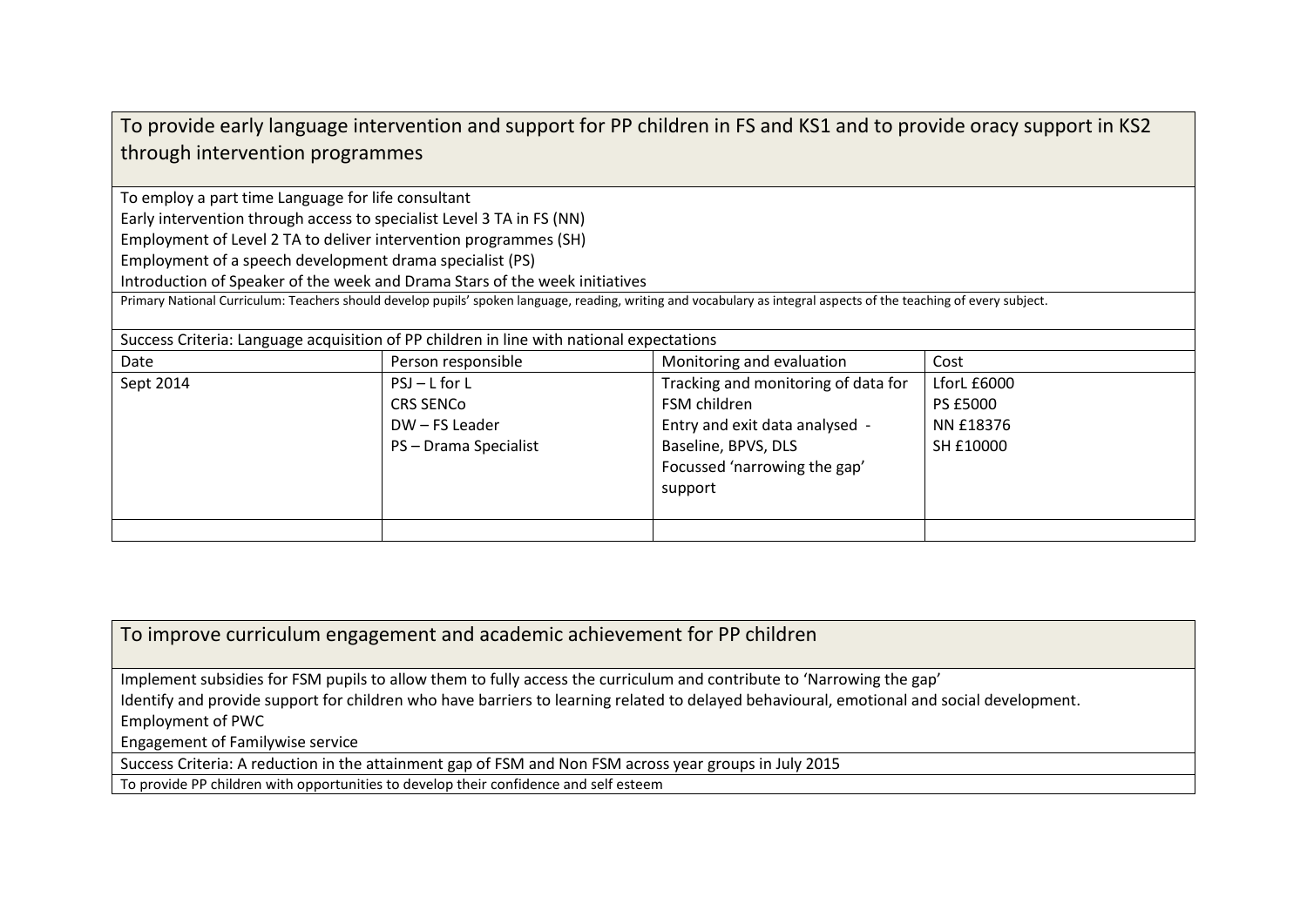| Date                                          | Person responsible                                                                       | Monitoring and evaluation                                 | Cost (actual)      |  |  |
|-----------------------------------------------|------------------------------------------------------------------------------------------|-----------------------------------------------------------|--------------------|--|--|
| Sept 2014                                     | $VB - PWC$                                                                               | <b>Evaluation of Familywise</b>                           | Familywise £8000   |  |  |
|                                               | $PW - ELSA$                                                                              | Children identified and ELSA support                      | <b>ELSA £15500</b> |  |  |
|                                               | CRS-SENCo                                                                                | in place                                                  | Wellbeing £28700   |  |  |
|                                               | LB-Assessment/tracking                                                                   | 4 Familywise cases at one time<br>24 hours of ELSA groups |                    |  |  |
|                                               | LN-AHT - Att and Punct                                                                   | Liaison with AP - The Heights and                         |                    |  |  |
|                                               |                                                                                          | placements sought as appropriate                          | The Heights £1330  |  |  |
|                                               |                                                                                          | Children with delayed behavioural                         |                    |  |  |
|                                               |                                                                                          | needs identified and provision in                         |                    |  |  |
|                                               |                                                                                          | place                                                     |                    |  |  |
|                                               |                                                                                          | Assessment data and                                       |                    |  |  |
|                                               |                                                                                          | attendance/punctuality data                               |                    |  |  |
|                                               |                                                                                          | monitored- Attendance 95.04%                              |                    |  |  |
|                                               | To ensure CIOC entitlement is met and attainment is monitored                            |                                                           |                    |  |  |
|                                               | Success criteria: CIOC children make academic progress in line with expectations         |                                                           |                    |  |  |
| Date                                          | Person responsible                                                                       | Monitoring and evaluation                                 | costs              |  |  |
|                                               | DS-DHT-CIOC teacher                                                                      | Progress of CIOC to be monitored                          | £9500              |  |  |
|                                               | VB - PWC                                                                                 | CIOC evaluation of spend via PEP                          |                    |  |  |
|                                               |                                                                                          | reports                                                   |                    |  |  |
|                                               | To provide free/subsidised access to out of school learning opportunities for FSM pupils |                                                           |                    |  |  |
| To provide free/subsidised educational visits |                                                                                          |                                                           |                    |  |  |
| date                                          | Person responsible                                                                       | Monitoring and evaluation                                 | costs              |  |  |
|                                               | Classteachers                                                                            | Monitor attendance at Out of school                       | £2000              |  |  |
|                                               | LN AHT                                                                                   | clubs                                                     |                    |  |  |
|                                               | VB - PWC                                                                                 | Monitor attendance at school visits                       |                    |  |  |
|                                               |                                                                                          | Evaluate impact on confidence and                         |                    |  |  |
|                                               |                                                                                          | self-esteem through attendance                            |                    |  |  |
|                                               |                                                                                          | data and pupil wellbeing logs.                            |                    |  |  |
|                                               |                                                                                          | 5 PP pupils attended Saturday Drama sessions<br>£1000     |                    |  |  |
|                                               |                                                                                          | $2/12/14$ - cinema trip                                   |                    |  |  |
|                                               |                                                                                          | $3/12/14$ – music trip                                    |                    |  |  |